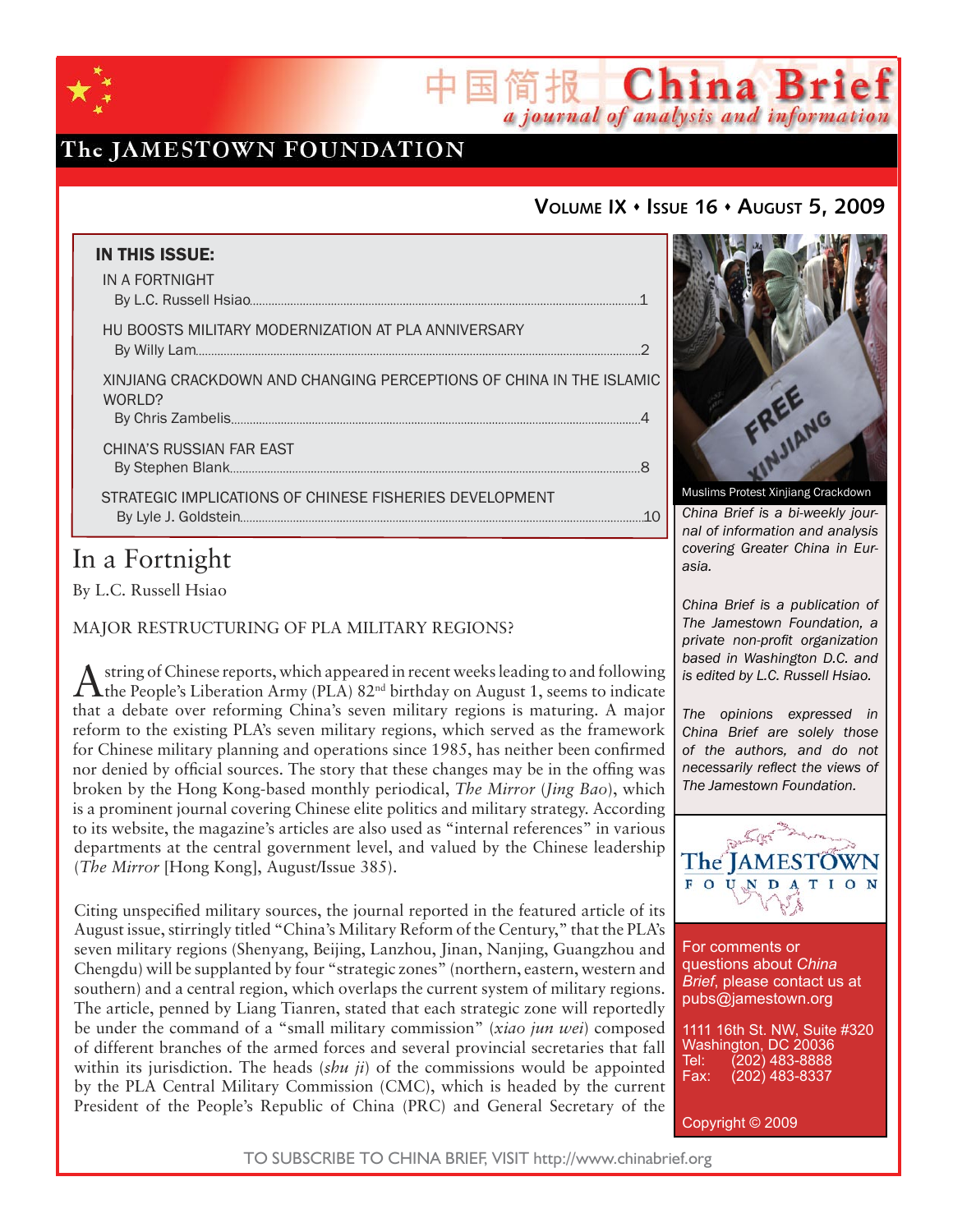Chinese Communist Party (CCP) Hu Jintao. These military commissions will be responsible for military operations and defense mobilization in the strategic zones (*Wenwei Po* [Hong Kong], August 1; *China Times* [Taiwan], August 3; *The Mirror*, August/Issue 385).

According to the journal article, the so-called Northern Strategic Zone will have jurisdiction over China's three northeastern provinces: Liaoning Province, Jilin Province and Heilongjiang Province, as well as Inner Mongolia (which is currently under the jurisdiction of the Beijing Military Region), which essentially replaces the Shenyang Military Region. The Eastern Strategic Zone will have the same jurisdiction over the current Nanjing Military Region, plus the East Sea Fleet, air force, second artillery and armed police. The Southern Strategic Zone will have the same jurisdiction over the current Guangzhou Military Region and parts of the Chengdu Military Region (Yunnan Province and Guizhou Province), and the South Sea Fleet, air force, second artillery and armed police. The Western Strategic Zone will have jurisdiction over the remaining provinces that fall within the Chengdu Military Region and the entire Lanzhou Military Region. The Central Zone will have jurisdiction over the current Beijing Military Region (excluding Inner Mongolia) and the Jinan Military Region, and Hubei Province (which is currently under the jurisdiction of the Guangzhou Military Region), including the North Sea Fleet. The status of the Central Region in the overall military reform plan is reportedly a contentious issue as there are disagreements over whether or not the region should be made a strategic zone (*Wenwei Po*, August 1; *China Times*, August 3; *The Mirror*, August/Issue 385).

According to a military expert cited in *The Mirror*, the plan to divide the military regions into strategic zones will be guided by four principles: 1) consideration for long-term national strategy; 2) suitability to future war conditions; 3) sufficient battle depth in each strategic zone; and 4) structural dexterity, operability and less redundancy (*The Mirror*, August/Issue 385).

Indeed, such talks of military reforms are not unprecedented. According to Li Daguang, a military expert at the University of National Defense, "[r]elevant discussions have been ongoing for several years." In a report by the *Global Times* (*Huangqiu Shibao*)—the English arm of the CCP's *People's Daily*—Chinese military personnel reportedly have been mulling over the idea of establishing a cross-sectional mechanism to replace the traditional decision-making procedure, which had been dominated by the land force for quite some time, and have described the current make up of the seven military regions as "redundant" and "not up to the demand of modern military modernization or

## ChinaBrief Volume IX • Issue 16 • August 5, 2009

deployment" (*Global Times*, July 31).

Yet, an anonymous military source cited by *Global Times* ruled out the possibility that the Chinese military will carry out such a major reform this year, because "[t]he main tasks the Chinese military so far are to maintain stability along the borders and prepare for the military parade on National Day in October" (*Global Times*, July 31).

Although there are still noticeable disagreements as to whether or not the reforms will be carried out in the nearterm or long-term, the fact that the debate is being parsed out openly in the public signals broader momentum behind the impetus for substantial military reform intended to boost the combat readiness of the PLA under modern conditions.

*Mr. L.C. Russell Hsiao is Associate Editor of The Jamestown Foundation's* China Brief*.*

\*\*\*

# Hu Boosts Military Modernization at PLA Anniversary

By Willy Lam

As the People's Liberation Army (PLA) marked its 82<sup>nd</sup><br>Abirthday on August 1, the Hu Jintao leadership has taken several major initiatives to raise the quality of its senior personnel. President and Commander-in-chief Hu has also given a big boost to military modernization by pledging unprecedented civilian support for the PLA's ambitious goals "in the new century and under new historical circumstances." Yet China's defense establishment still suffers from enduring problems ranging from an aging leadership to factionalism. Further, Hu's re-hoisting of the Maoist standard of *junmin jiehe*, or "the synthesis of the army and the people," could exacerbate the privileged, "state-within-a-state" status of the armed forces—and further stoke fears about the "China threat."

The prediction that the year 2009 could become a watershed for the PLA is supported by growing evidence of the Chinese Communist Party (CCP) leadership's eagerness to show off the troops' state-of-the-art weaponry. During the celebration of the  $60<sup>th</sup>$  anniversary of the founding of the PLA Navy back in April, the authorities unveiled the first Chinese-made nuclear submarine to an audience that included military delegations from 30-odd countries. More sophisticated hardware, including jetfighters and missiles, are set to dazzle the world at a gargantuan Tiananmen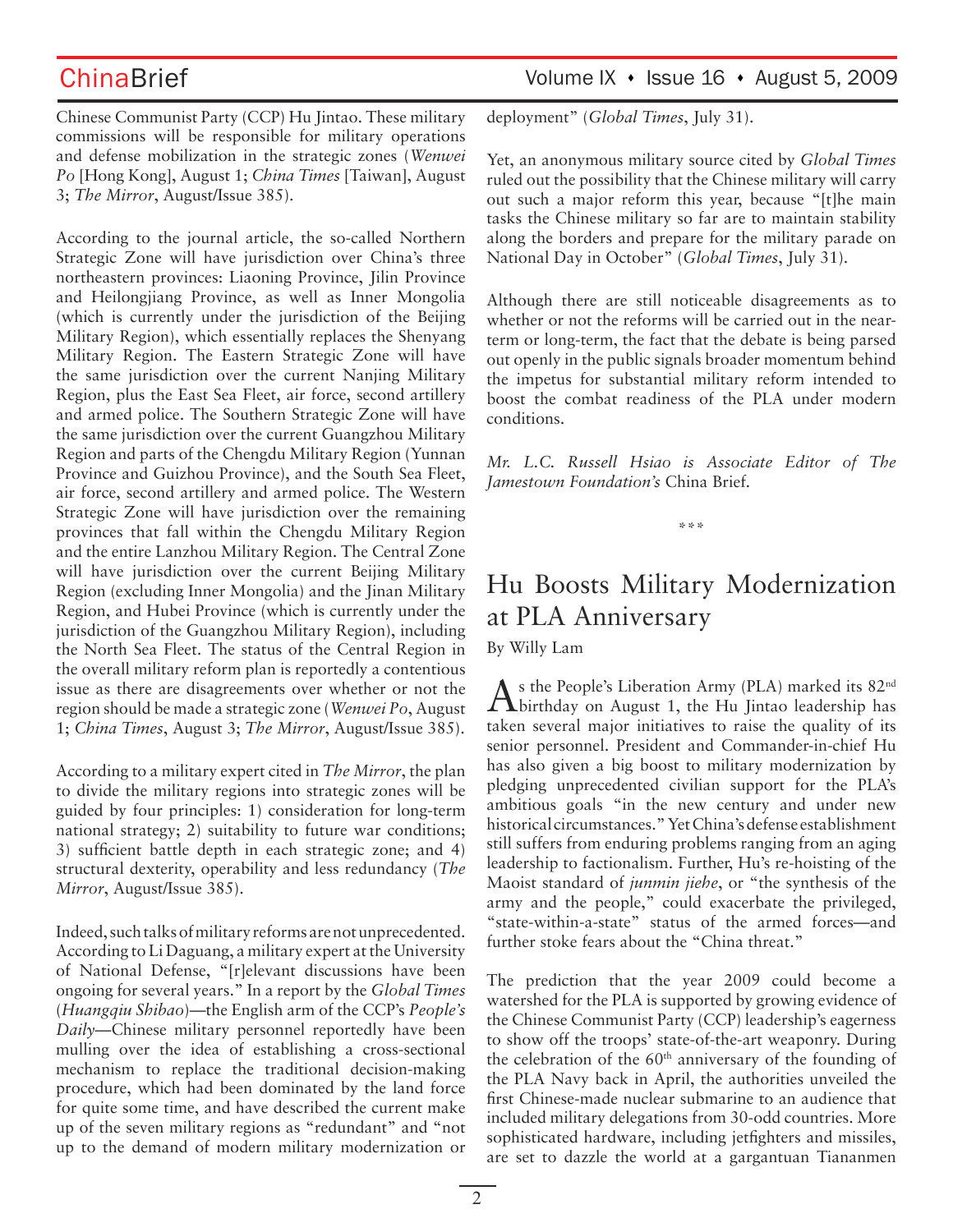ChinaBrief Volume IX • Issue 16 • August 5, 2009

Square military parade scheduled for the People's Republic 60th birthday on October 1 (Xinhua News Agency, April 21; *Ming Pao* [Hong Kong], August 3). There is intense speculation in Chinese online military forums that Hu and his generals want to take advantage of the Obama Administration's just-announced moratorium on the development of high-tech weapons to narrow the gap between the two nation's combat capabilities.

At a CCP Politburo Study Session last month, Hu, who has chaired the policy-setting Central Military Commission (CMC) since 2004, noted that the authorities would do more to attract "high-caliber talent from society" as well as "different types of talents" to military work. He also announced measures to ensure that the next generation of military chieftains would be full of "enthusiasm, initiative and creativity" (*Liberation Army Daily*, July 25; China News Service, July 24). In senior-level reshuffles since early this year, Hu has broken new ground by moving more officers from the academies, research institutes and headquarters units to the frontline. According to the *Southern Metropolitan Daily*, the CMC has, since April, rotated 33 high-level officers among the four headquarters departments, the seven military commands, PLA academics and institutes, the People's Armed Police (PAP) as well as headquarters and grassroots units of the Army, Navy, Air Force and the Second Artillery or Missile Corps. For example, nine generals from departments in the headquarters have been transferred to grassroots divisions and military academies, while seven generals from academic and research institutions have been posted to frontline service units. The official daily said this had the advantage of achieving a "synthesis between military theory and practice, and between officers from headquarters and those from the grassroots" (*Southern Metropolitan Daily* [Guangzhou], July 28; *South China Morning Post* [Hong Kong], July 29).

In an article released on the eve of Army Day, CMC Vice-Chairman Guo Boxiong asserted that the PLA had been able to nurture a corps of officers who were "revolutionary, modernized and standardized." General Guo saluted the rapid "intellectualization" of officers as well as rank and file cadres. He disclosed that 61 percent of PLA officers with the rank of "cadre" held college degrees or their equivalents. Yet Hu and his military colleagues have yet to tackle two organizational problems within the barracks. One is that rejuvenation within the top brass has severely lagged behind that in party and government departments. The average age of the 10 CMC members is over 66; while that of the 14 heads—the commanders and political commissars—of the seven military regions is 61 (China News Service, August 1; Xinhua News Agency, August 1; *Ming Pao* [Hong Kong], July 30). To bring in

new blood, Hu has adopted unconventional methods such as elevating relatively junior officers to senior slots. For instance, the chief of staff of the Shenyang Military Region, Lieutenant-General Hou Shusen, was promoted last month to Vice-Chief of the PLA General Staff Department (GSD). Normally, a regional chief of staff has to become a regional vice-commander and then commander before being considered for this senior GSD post. Yet at 59, General Hou only has six more years of active service before reaching the mandatory retirement age (*Chongqing Evening Post* [Chongqing], July 29; China News Service, July 29).

An even more daunting challenge for military reform is cliquishness within the top ranks. The so-called Gang of Princelings—a reference to the sons and daughters of party elders—has occupied a sizeable portion of senior PLA slots. This is despite the fact that owing to negative public sentiments about "the revolutionary bloodline," the proportion of princeling cadres in the party-andgovernment apparatus has declined over the years. One needs only to look at the background of the three PLA officers who were elevated to full generals last month: Political Commissar of the Chinese Academy of Military Sciences Liu Yuan; Political Commissar of the Chengdu Military Region Zhang Haiyang; and Vice-Chief of the General Staff Ma Xiaotian. They are the sons of former state president Liu Shaoqi, former Politburo member and senior general Zhang Zhen, and former dean of the PLA Political Academy Ma Zaiyao, respectively (See "Hu confers hardliner top military rank," *China Brief*, July 23). Of particular significance to factional dynamics within the CCP is the fact that Vice-President Xi Jinping—himself a princeling—has a reasonably good chance of being named CMC vice-chairman at the CCP Fourth Plenary Session scheduled for September. Since Xi is a probable successor to Hu upon the latter's expected retirement from the Politburo at the 18th CCP Congress of 2012, it is in accordance with party tradition that the 56-year-old Fifth-Generation leader be inducted into the CMC at least a couple of years before his elevation to the party chief position. Due largely to recommendation by his father, former vice-premier Xi Zhongxun, Xi worked for three years as a secretary at the CMC General Office right after graduation from Tsinghua University in 1979. Moreover, it is well-known that Xi has kept up intimate ties with fellow PLA princelings. Given that Hu and Xi are heads of respectively the Communist Youth League (CYL) Clique and the Gang of Princelings, Hu has a vested interest in ensuring that there will be at least a rough balance of power between the two power blocs even after his retirement. An exacerbation of the princelings' grip over the PLA, however, would upset this delicate balance (Asia Times Online [Hong Kong], July 10).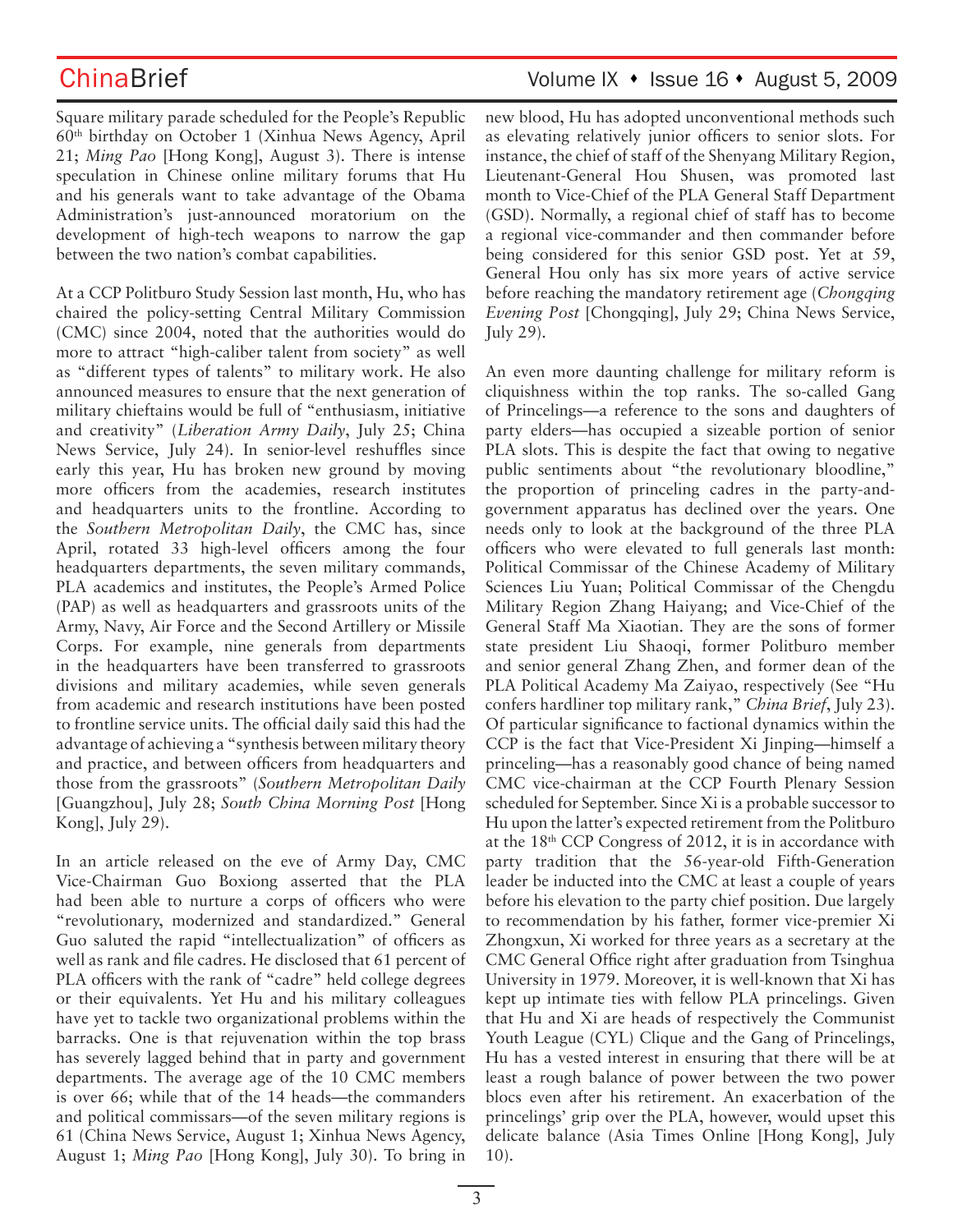At the same time, Hu has sought to bolster his support among the top brass by promising extra civilian support in areas such as research and development of weapons and infrastructure, especially transport and communications. These massive resources are on top of the 15 percent or so budget boosts that have been granted the PLA for the past decade. The CMC Chairman said last month that army development in China would be marked by "the synthesis of the military and civilian [sectors], and of [the requirements] of peace and war." "The concepts of a rich country and a strong military should be unified," said Hu. "We will uphold the principle of joint military-civilian development, and push forward the benevolent interplay between national defense construction and economic construction" (Xinhua News Agency, July 24). This means, for example, that the planning of new civilian airports, highways, and ports should take military requirements and applications into consideration. And the fact that much of the R&D expenditure for military hardware comes from the budgets of civilian government departments is behind the widespread perception that the publicized PLA budget only represents up to one-third of the actual outlay for China's defense forces. While the so-called *pingzhan heyi* ("synthesis of war and peace") dictum was enunciated by Chairman Mao Zedong when he invented guerrilla warfare in rural China in the 1930s, Hu is the first military chief to have revived this ideal in the age of reform (See "Hu's Tightening Grip: CMC Personnel Shifts and Increasing the PLA's Budget," *China Brief*, May 31, 2007).

Critics of the theory of "army-civilian fusion," however, have pointed out that this will tend to make the Chinese military even more of a "state within a state." They point to the fact that, compared with the situation in almost all other countries, the PLA has enjoyed a disproportionately large share of political and economic resources. In a *Liberation Army Daily* article dated August 2, CMC Vice-Chairman Guo again saluted the principle of "the party's absolute leadership over the army." "We shall resolutely abide by the instructions of the party Central Committee and the Central Military Commission," General Guo wrote. "We shall resolutely complete all the tasks mandated by the party" (*Apple Daily* [Hong Kong], August 4; *Liberation Army Daily*, August 2). Among the nine-man Politburo Standing Committee, however, only President Hu has the requisite authority to influence day-to-day military operations. As the Sichuan earthquake demonstrated, even such a senior cadre as Premier Wen Jiabao had difficulty soliciting the full support of PLA and PAP divisions in emergency situations (See "Sichuan Quake Reveals Gross Failings in the System," *China Brief*, June 6, 2008). This perhaps explains why immediately after the horrendous riots in Urumqi, Xinjiang on July 5, Hu had to drop out of the Group of Eight meeting in Italy to hurry back to Beijing in order to direct military operations against the "Uighur

## ChinaBrief Volume IX • Issue 16 • August 5, 2009

splittists" (*Ming Pao*, July 9; Asiasentinel.com, July 9).

The CCP leadership's less-than-stringent control over the top brass—and the relentless aggrandizement of the PLA's clout—could engender concern particularly among China's neighbors that hawkish elements within the defense establishment could prod the nation into adopting an aggressive foreign policy. Influential PLA theorists including National Defense University Professor Jin Yinan—who was one of two experts to brief the Politburo last month on global strategies—have noted that the PLA would play a pivotal role in China's emergence as a world power. Jin noted that "China's rise can never be accomplished in the midst of nightingale songs and swallow dances"—a reference to the placid pleasures of peacetime. Other military officers have urged tougher steps to resolve the country's sovereignty disputes with Southeast Asian nations including Vietnam, Malaysia and the Philippines (Xinhua News Agency, December 31, 2008; *Global Times*, March 14; *Eastern Morning Post* [Shanghai], March 12). The upside of the Hu leadership's support for fast-track military modernization is that this could generate national pride among Chinese and boost socio-political cohesiveness. The downside, however, is that a corps of generals that is not subject to institutional checks and balances could have an undue impact on the nation's foreign and even domestic policies. In conclusion, even if CMC Chairman Hu is successful in raising the caliber of the top brass, the latter's preponderance in Chinese politics could worsen already serious tensions between China and its neighbors.

*Willy Wo-Lap Lam, Ph.D., is a Senior Fellow at The Jamestown Foundation. He has worked in senior editorial positions in international media including Asiaweek newsmagazine, South China Morning Post, and the Asia-Pacific Headquarters of CNN. He is the author of five books on China, including the recently published "Chinese Politics in the Hu Jintao Era: New Leaders, New Challenges." Lam is an Adjunct Professor of China studies at Akita International University, Japan, and at the Chinese University of Hong Kong.* 

\*\*\*

# Xinjiang Crackdown and Changing Perceptions of China in the Islamic World?

By Chris Zambelis

The outbreak of ethno-sectarian unrest in China's northwestern Xinjiang Autonomous Region (XAR) between members of the local Uighur community, an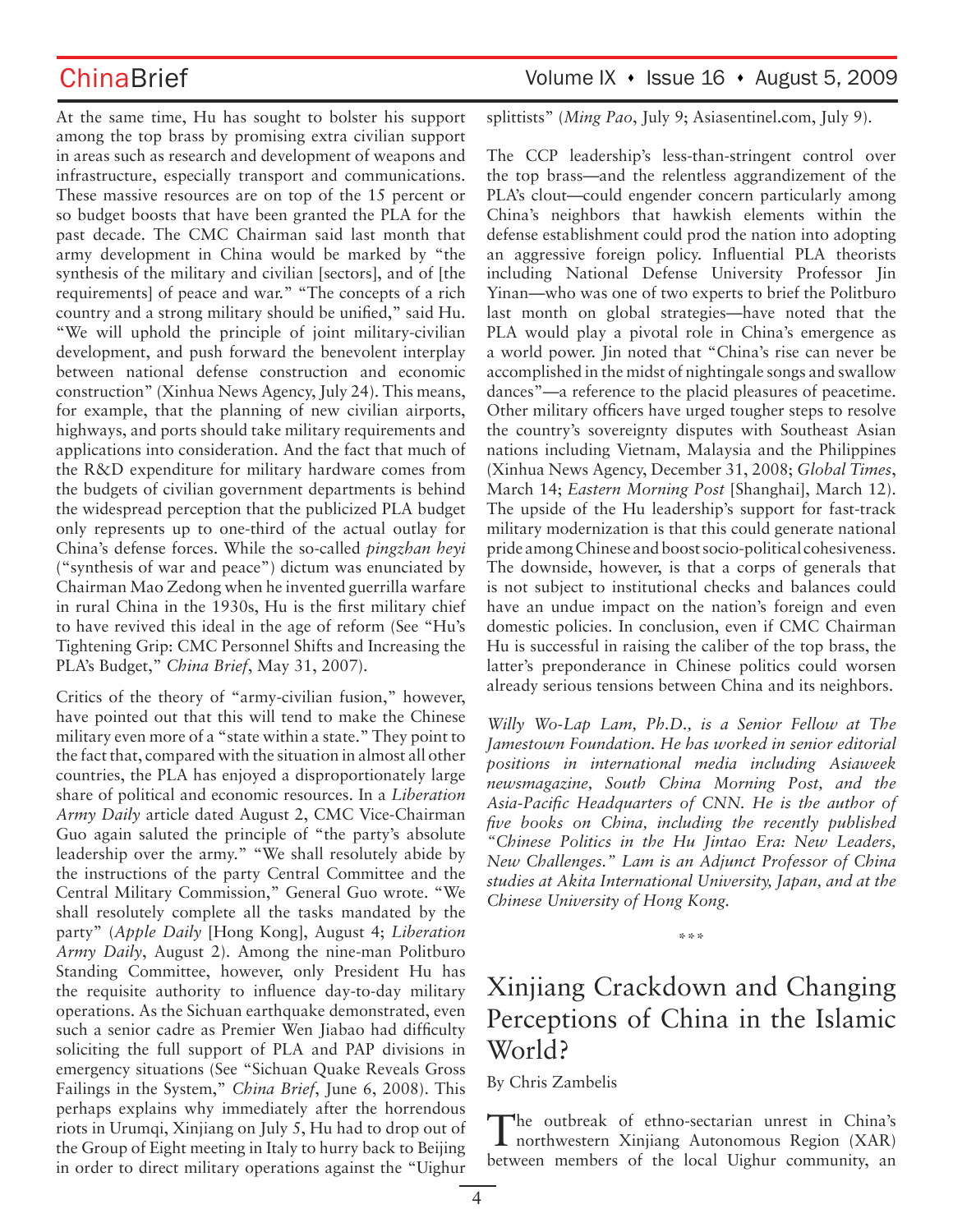ethnic Turkic population that is predominantly Sunni Muslim, and ethnic Han Chinese, China's majority ethnic group, has largely subsided on the surface. The hostilities began on July 5 during a public demonstration by Uighur college students and others in the provincial capital of Urumqi to protest the deaths of two Uighur factory workers in a brawl in Shaoguan, Guangdong Province. The demonstration eventually spiraled into a riot against local Han Chinese citizens (See "The Xinjiang Crisis: A Test for Beijing's Carrot-and-Stick Strategy," *China Brief*, July 23). Approximately 200 Han Chinese and Uighurs have been killed and over 1000 injured. Thousands of rioters from both sides have also reportedly been detained. Most estimates of damage to public and private property hover around \$15 million (Xinhua News Agency, July 8).

Given the extent of the violence, the residual domestic impact of the riots on ethno-sectarian relations and stability in Xinjiang is cause for serious concern in Beijing. Also, because of global media coverage of the hostilities, Beijing is wary about once again becoming the target of scrutiny by international human rights groups and major powers over its treatment of ethnic and religious minorities and political dissidents. The widespread comparisons of the crisis in Xinjiang with the uprisings in Tibet in 2008 and Tiananmen Square in 1989 in media and activist circles, for instance, are not sitting well in Beijing (ISN Security Watch, July 23). In addition, because of the political sensitivities surrounding China's treatment of its Muslim community, China is also worried that the recent crisis will tarnish its reputation in the Middle East and the greater Islamic world.

### VIEWS FROM THE MUSLIM WORLD

In light of the recent events in Xinjiang, observers of China's increasingly expanding and multifaceted relationship with the Middle East and the greater Islamic world are asking whether the crisis in Xinjiang will affect how key Muslim countries view China. In spite of scenes of unrest and a heightened awareness of the Uighur predicament, the official reaction of most Muslim countries to the crisis, particularly that of Arab countries in the Middle East with a vital stake in maintaining friendly relations with China, has been muted (al-Jazeera [Doha], July 7). Similarly, despite being home to sizeable ethnic Uighur communities of their own that maintain close links to their kin in Xinjiang, the former Soviet republics of Central Asia, along with Pakistan and Afghanistan, have followed suit by keeping silent. The fact that the Uighur predicament is largely overlooked internationally outside of narrow activist circles has also contributed to the overall silence regarding the recent hostilities, making it easier for governments to avoid the issue. Unlike the plight of the Palestinians,

## ChinaBrief Volume IX • Issue 16 • August 5, 2009

who live under Israeli military occupation—an issue that resonates deeply across the Middle East and the greater Islamic world as well as in human rights circles—the Uighurs are generally ignored (The Associated Press, July 14; al-Jazeera, July 7). In fact, the extent to which key Muslim countries, including Indonesia, the world's most populous Muslim state, tried to distance themselves from any association with the Uighur cause in China is striking. A July 12 statement by Indonesian Ambassador to China H.E. Sudrajat illustrates this trend: "What happened in Xinjiang is China's internal affair. We respect China's sovereignty over the region and will never meddle in the problem." He also provided insight into at least one of the reason's underlying Jakarta's position: "The two countries have agreed to respect each other's sovereignty and refrain from interfering in each other's internal affairs" (Kompas [Jakarta], July 13) [1].

In contrast, the official reactions of major Muslim countries following the controversial publication of cartoons depicting the prophet Muhammed in a negative light in European newspapers in 2005 prompted an outpour of condemnations by key Muslim leaders and religious figures. The storm over the publication of the cartoons also provoked a series of diplomatic crises, economic and cultural boycotts, and public demonstrations in autocratic countries such as Egypt, Syria, and Pakistan where mass expressions of any form of organized dissent are typically suppressed by authorities. Remarkably, only Turkey and Iran have issued strong rebukes over China's handling of the recent crisis and its treatment of the Uighur community (*Financial Times* [London], July 14; *Eurasia Daily Monitor*, July 15; *Tehran Times*, July 15).

The official silence from major players in the Middle East and the wider Muslim world reflects the importance of China as a key regional and global actor. In spite of Beijing's record of repressing its own Muslim community, perceptions of China tend to be highly positive on both the state and popular levels among Muslims in the Middle East and beyond [2]. Spurred on initially by its drive to secure sources of energy and new markets for its goods, China has made tremendous political, economic and cultural inroads in the Middle East in recent years. For many Muslim countries, China is a crucial source for investment and a reliable customer for oil and gas and other natural resources. In spite of their close ties to the United States, autocratic regimes in the Middle East, such as Egypt and Saudi Arabia, also look toward China for diplomatic cover and to serve as a check on what they often see as Washington's overbearing influence in regional affairs [3]. Similarly, Cairo and Riyadh, among other autocratic regimes in the region, see strong ties to Beijing as a way to offset widespread domestic opposition to their relations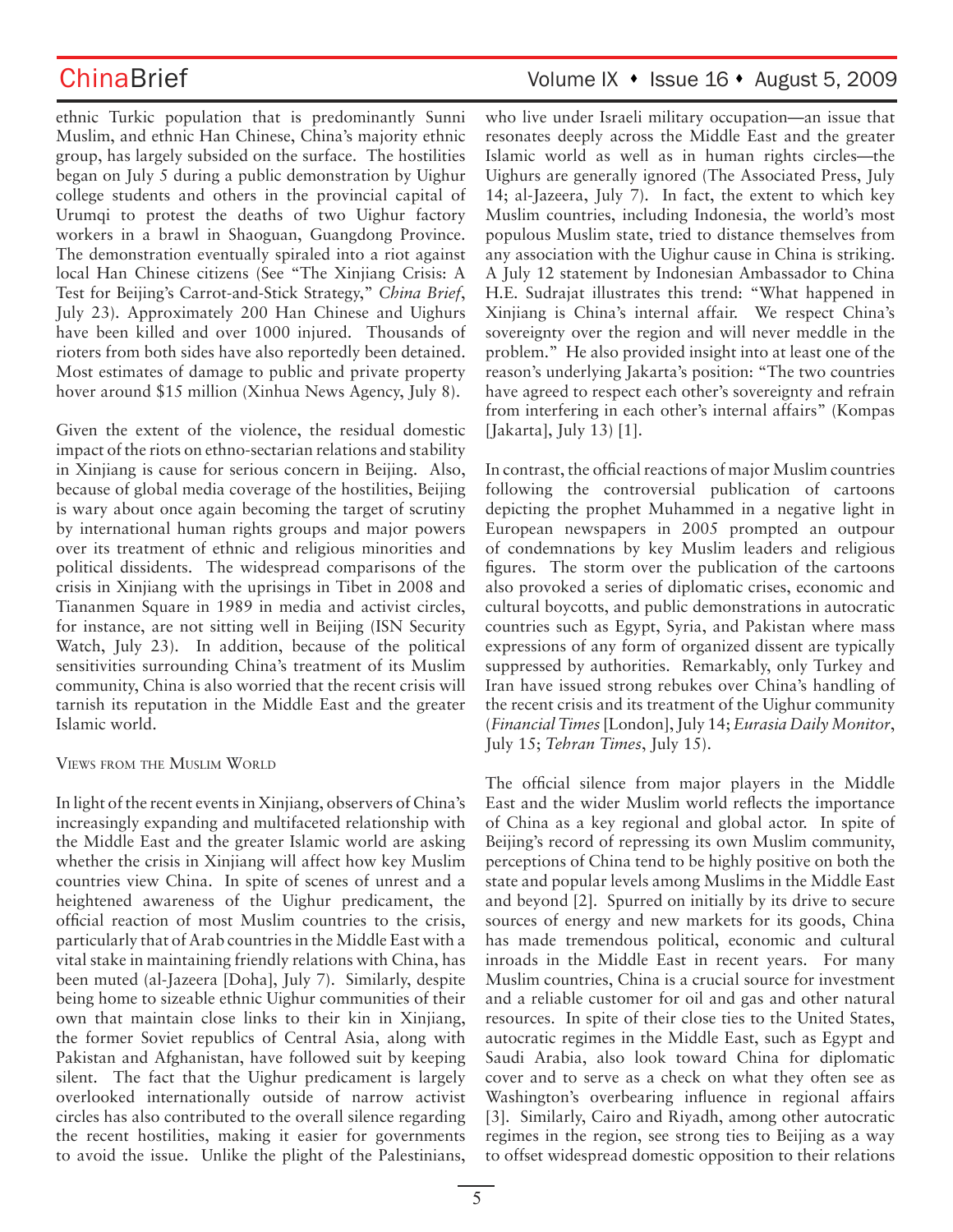with Washington and to counter the popular perception among Arab and Muslim publics that they exist to further U.S. (and Israeli) imperial interests [4]. This support is crucial considering the widespread popular opposition to U.S. foreign policy in the Muslim world. In addition to the value they assign to strong trade relations with Beijing, Muslim countries such as Indonesia with a history of ethno-sectarian strife also look to China for support in repelling criticism from the United States and international institutions and activists regarding their approach to dealing with politically sensitive domestic issues such as minority rights. In this regard, Jakarta's support for Beijing during the Xinjiang crisis is logical (Kompas [Jakarta], July 13).

Moreover, predominantly Muslim countries in Central Asia, such as Kazakhstan, Kyrgyzstan, and Tajikistan with significant Uighur populations of their own and a history of ethnic and sectarian tensions see the crisis in Xinjiang as a serious threat to their own domestic stability. Kazakhstan, for instance, is home to at least 300,000 ethnic Uighurs, representing the largest ethnic Uighur community outside of China. Kyrgyzstan is home to another 60,000 ethnic Uighurs while approximately 6,000 ethnic Uighurs live in Tajikistan (The Associated Press, July 14). Cultural and economic ties between Chinese Uighurs and their ethnic kin in neighboring countries help maintain a strong sense of Uighur identity. The trade volume of Xinjiang with neighboring countries topped \$14 billion dollars in 2008, helping make Urumqi the most prosperous city in the region (Xinhua News Agency, July 15). In addition to prioritizing their growing economic and diplomatic relations with China, the Central Asian republics fear that their own Uighur citizens may one day follow in the footsteps of their kin in China and agitate for more rights. Evidence of widespread outrage among the Uighur diaspora in Central Asia is a case in point. While refraining from mobilizing public protests out of fear of provoking the ruling regimes into a violence crackdown, ethnic Uighur groups in Central Asia have issued letters to international bodies such as the United Nations (U.N.) condemning China's actions (The Associated Press, July 14). Prominent Uighur activists have also gone so far as to single out the Central Asian republics for actively colluding with China to suppress Uighur identity and culture in the region (al-Jazeera, July 7). Like their counterparts in the Arab Middle East and other major Muslim countries such as Indonesia, the Central Asian republics are firm in their support for China amid the crisis.

A strong rebuke by Turkish Prime Minister Recep Tayyip Erdogan during a July 10 press conference, where he labeled China's actions in Xinjiang a "near genocide," broke the official silence among key Muslim countries regarding the events in Xinjiang (See "Ankara's Reaction to Xinjiang Crisis Raises Bilateral Tension," *Eurasia Daily Monitor*, July 15). In spite of burgeoning Sino-Turkish trade ties, Turkish Industry Minister Nihat Ergun went as far as to call for a boycott of Chinese products in a sign of solidarity with the Uighurs, although he later retreated from that position. Ankara also threatened to raise the issue of Xinjiang at the United Nations (*Financial Times*, July 14). Turkey's reaction to the crisis is rooted in a complex set of factors. In addition to sharing the Islamic faith, Turkey shares ethnic, linguistic, and cultural ties with the Uighurs. Turkey's reaction to the crisis was also prompted by the de facto leadership role it assumed among ethnic Turkic peoples in the Caucasus and Central Asia after the breakup of the Soviet Union. In this regard, Turkey sees itself as a sort of guardian of Turkic rights. Unlike in other countries, where Uighurs and their supporters have been banned from staging public demonstrations, members of the Uighur diaspora and other supporters have staged a number of protests in Turkey in front of Chinese diplomatic missions (*Today's Zaman* [Istanbul] July 26; *Christian Science Monitor*, July 14; The Associated Press, July 14). The rise of the Justice and Development Party (AKP), an Islamistoriented party, in Turkish politics also shaped Ankara's approach to its dealings with issues affecting Muslims outside of its borders, prompting a more activist approach to the crisis in Xinjiang by Ankara. Turkey also probably sees the crisis in Xinjiang as an opportunity to showcase its growing international profile. The tensions stemming from the Xinjiang crisis in Sino-Turkish relations may go as far as to impact Beijing's efforts to sell Ankara its HQ-9 high-altitude air defense system and further cooperation in the defense sector between China and Turkey. China's HQ-9 system is currently competing with systems offered by both the United States and Russia (Defense News, July 20).

While Turkey's reaction to the crisis in Xinjiang may be at least partially explained by cultural, historical and geopolitical reasons, many observers were surprised when Iran's clerical establishment issued its own condemnation of China's actions. On July 14, Ayatollah Jafar Sobhani called for the Organization of the Islamic Conference (OIC) and other international institutions to intervene on behalf of the Uighurs. He also added: "We just thought that only the bullying West violates Muslims' rights and deprive them of their basic rights but reports from China indicate that in that part of the world the unprotected Muslims are being mercilessly suppressed by yesterday's communist China and today's capitalist China" (*Tehran Times*, July 15). Other prominent Iranian clerics made similar comments (Press TV [Tehran], July 13).

Significantly, official criticism of China out of Iran has been coming from the clerical establishment. Nevertheless, the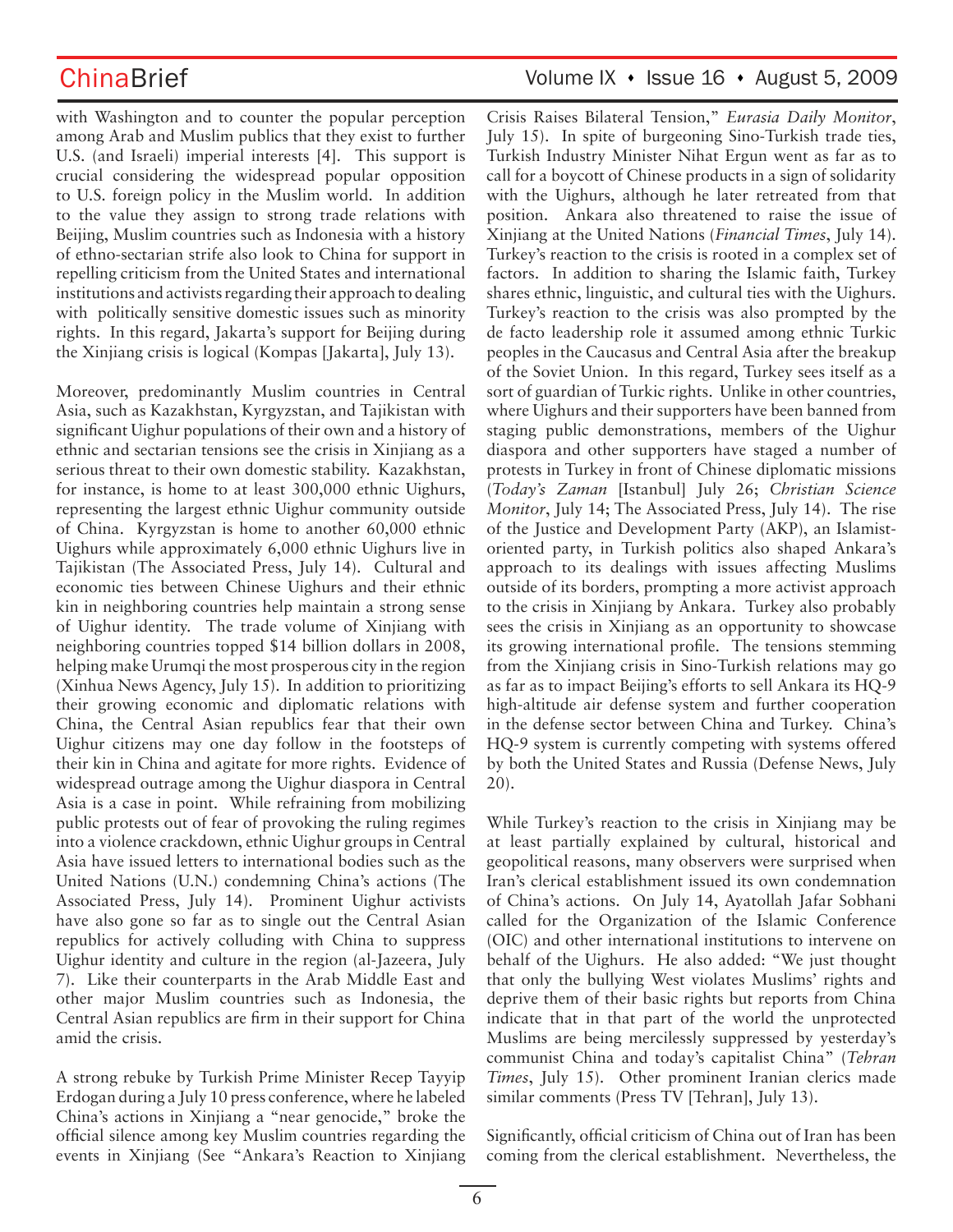timing of the criticism, given the ongoing post-election turmoil, is also curious, since China has refrained from criticizing Tehran's suppression of opposition elements. In contrast, statements from diplomatic and elected officials about the crisis in Xinjiang have tended to be more measured. While expressing concern for the plight of Muslims in China and calling for peace and calm during a July 12 telephone conversation with his Chinese counterpart Yang Jiechi, for instance, Iranian Foreign Minister Manouchehr Mottaki also added that the meddling of "Western governments" was to blame for the crisis (Press TV, July 12). Iranian government officials also had to defend themselves from a barrage of criticism from influential clerics who accuse the state of failing to do enough for the Uighurs. Among other things, a number of senior clerics have suggested that the Iranian state is operating a doubled-standard in its approach to the crisis in Xinjiang and relations with China compared to its actions related to Palestine and other issues important to Muslims (Press TV, July 27).

The apparent disconnect between certain key members of the clerical establishment and the state appears to represent a major dilemma for Tehran. Both Iran and China maintain close diplomatic, economic and military ties. Moreover, as Iran continues to face increasing pressure from the United States and Israel regarding its nuclear program, it likely sees China as a deterrent to any potential U.S. or Israeli military action due to Beijing's major stake in Iranian energy resources. The decision by key clerics to speak out against China may represent an effort on their part to reach out to Muslims across the globe by showcasing Iran's credentials as an advocate for Muslim rights during a period where the Islamic Republic appears to be under siege from hostile forces operating within and outside of its borders. The official stance of the political establishment, however, while keen on showcasing Iran's religious credentials, also likely calculates the importance of maintaining strong Sino-Iranian ties during this crucial period in the Islamic Republic's history. Going out of its way to lambast China over the crisis in Xinjiang is not in Iran's interest.

### AL-QAEDA ENTERS THE FOLD

While key Muslim heads of state have largely remained silent about the events in Xinjiang in order to remain in China's good graces, al-Qaeda's Algerian-based North African affiliate, al-Qaeda in the Islamic Maghreb (AQIM), has singled out China for its actions by announcing its intent on July 14 to exact revenge against China and its interests. Among other things, AQIM declared its intent to attack Chinese workers in North Africa. Beijing has warned its citizens working in North Africa and elsewhere to remain vigilant. Approximately 50,000 Chinese workers are estimated to be working in Algeria alone (People's Daily Online, July 15; *The Times* [London], July 15). This threat is reportedly the first time al-Qaeda or an al-Qaedaaffiliated movement threatened China directly.

Radical Islamist militants often claim to act on behalf of oppressed Muslims. As a result, regimes viewed as illegitimate, corrupt, despotic, and beholden to U.S. and other foreign interests are often targeted for their perceived complicity in the repression of Muslims. The overall silence from key Muslim countries regarding the plight of the Uighurs out of deference to Beijing is a case in point. While al-Qaeda's primary targets remain the United States and U.S. interests and allies abroad, the crisis in Xinjiang has at the very least presented Islamic militants with another opportunity to further their cause, this time at the potential expense of China.

### **CONCLUSION**

While it is clearly in China's interest to resolve the crisis in Xinjiang on terms that promote long-term reconciliation and stability and address the legitimate grievances of the Uighur community, the recent violence will have little impact on Beijing's relations with the Middle East and wider Islamic world. Turkish and Iranian criticism of China, which at this point has amounted to little more than rhetoric in the first place, will likely prove to be an exception rather than a precursor of future trends. In the long run, China's diplomatic and economic clout is too important to ignore. International human rights groups and Uighur advocacy organizations operating in the diaspora, however, may become emboldened by the recent events to step up their campaigns to pressure Beijing to improve its treatment of ethnic and sectarian minorities and political dissidents. For now, China appears to have weathered the storm of criticism in the world of international Muslim opinion. The realities of Chinese political and economic power and a new geopolitics are working in China's favor, especially on the state-to-state level. The emergence of future crises in Xinjiang, however, may not prove to be as benign for domestic stability and China's position in the Islamic world.

*Chris Zambelis is an Associate with Helios Global, Inc., a risk analysis firm based in the Washington, DC area. The opinions expressed here are the author's alone and do not necessarily reflect the position of Helios Global, Inc.*

### **NOTES**

1. Uighur activists have noted the stark contrast between U.S. rhetoric and media coverage regarding the postelection turmoil in Iran and Washington's reaction to the violence in Xinjiang. Rebiya Kedeer, an influential Uighur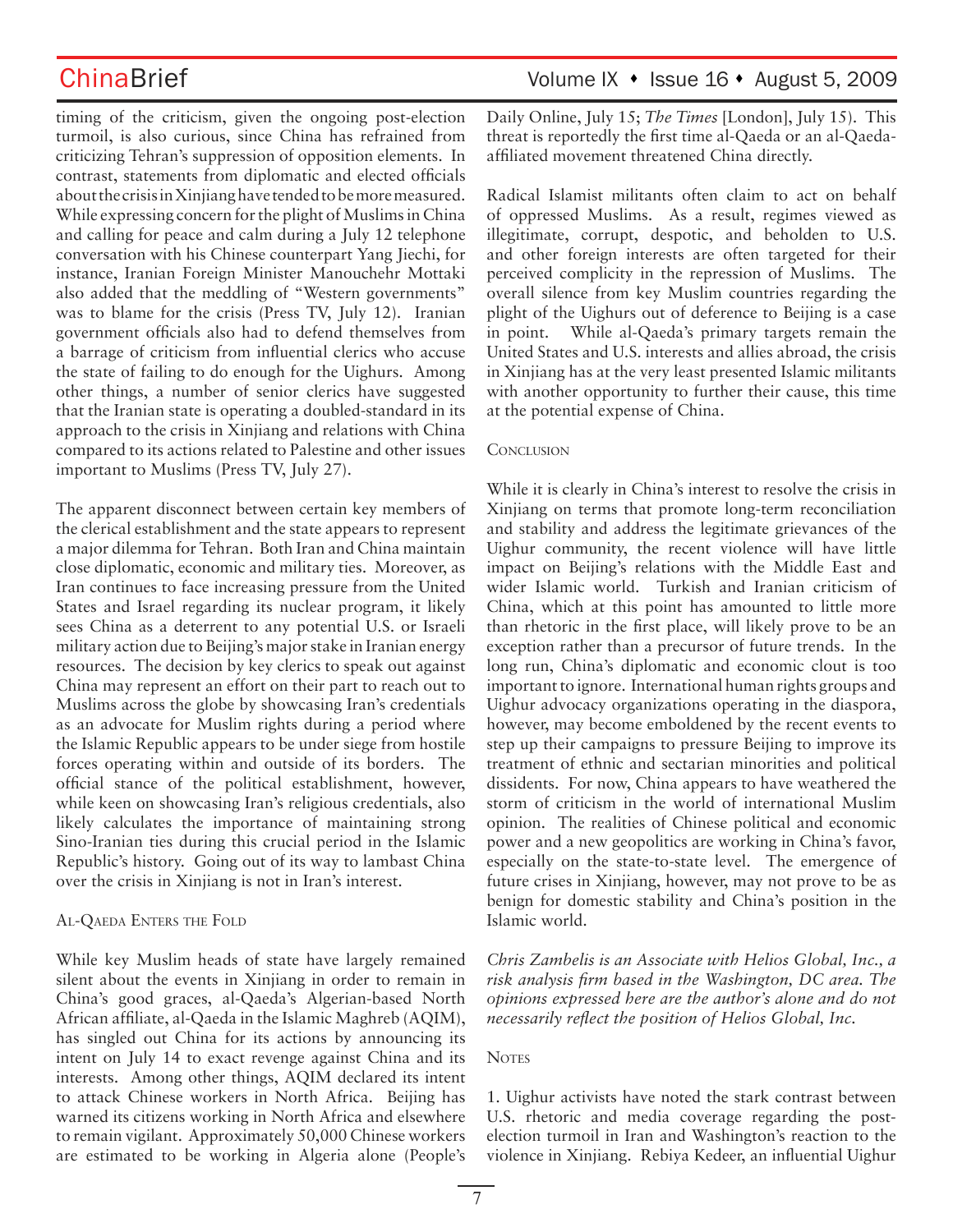## ChinaBrief Volume IX • Issue 16 • August 5, 2009

activist living in exile in the United States, stated that she was "perplexed and disappointed" by what she labeled as Washington's "somewhat cold" reaction to the crisis. Meanwhile, China's vice foreign minister Wang Guangya, commenting on Beijing's reaction to the U.S. position on the crisis "expressed our appreciation for the moderate attitude of the United States so far" (Agence France-Presse, July 29).

2. For public opinion polling data indicating favorable Arab and Muslim perceptions of China versus unfavorable opinions of the United States, see "2008 Annual Arab Public Opinion Poll," University of Maryland (with Zogby International), March 2008, http://www.brookings.edu/ topics/~/media/Files/events/2008/0414\_middle\_east/0414\_ middle\_east\_telhami.pdf.

3. Chris Zambelis and Brandon Gentry, "China Through Arab Eyes: American Influence in the Middle East," *Parameters*, Vol. 38, Iss. No. 1, Spring 2008, pp. 60-72, at www.carlisle.army.mil/usawc/parameters/08spring/ zambelis.pdf.

4. For Arab and Muslim public opinion polling data regarding perceptions of the United States and U.S. foreign policy, see "2009 Annual Arab Public Opinion Survey," University of Maryland (w/ Zogby International), May 2009, www.brookings.edu/events/2009/~/media/Files/ events/2009/0519\_arab\_opinion/2009\_arab\_public\_ opinion\_poll.pdf.

### **\*\*\***

# China's Russian Far East

By Stephen Blank

In April 21, 2009, China formally concluded an agreement to lend \$25 billion to Russian state-owned oil company Rosneft and pipeline monopoly Transneft in exchange for the completion of an oil pipeline from Skovorodino in Russia to Daqing in China. Russian commentators claim that the deal was not commercially favorable to China [1]. That contention, however, is arguably misplaced. Admittedly, the price of the oil was set at the floating price of Brent crude oil when it arrives at the projected Kozmino Bay terminal and Russia has finally gained an Asian entrée for its energy exports. Yet, while Chinese leaders may cringe at the deal's price tag, Beijing has gained serious geopolitical advantages over Moscow in the Russian Far East (RFE) because of the effect that the global economic crisis is having on the latter's economy and on Moscow's ability to control the RFE. Moscow also now looks favorably on China's investments in Central Asia. By opening up the RFE to Chinese investment and blessing similar investments in Central Asia, Moscow is reversing its policies toward both the Far East and Central Asia. In effect, this and other similar deals opens the door to a huge expansion—with Moscow's assent—of China's strategic profile in both regions. The creation of a new regional order in the RFE and Central Asia is beginning to take shape and China is set to become the region's security manager, ensuring foremost that its portfolio investments are safe and secure.

The deal provided the impetus for significant increases in Chinese access to the development of Russian energy assets in the RFE that has hitherto been blocked (Asia Times Online, February 24). Since Moscow failed to develop the RFE under present economic conditions, it had to invite Chinese participation starting in late 2008 when it began to negotiate this loan. Although the direct cause of this move is the global economic crisis, the root cause is the mismanagement of the Russian energy industry, which is Moscow's main—if not only—trump card in the Far East. Yet, in doing so Moscow is undermining what experts say has been the strategic rationale behind its East Asian policy. That policy operated on the premise that Moscow would use its energy revenues to develop the RFE and Eastern Siberia further and promote Russia's full integration into Northeast Asia as a major great power [2]. The failure of this policy does not bode well for Russia's quest to be recognized as an independent and key player in Asia.

On May 21, Russian President Dmitry Medvedev admitted in a rare public acknowledgement that unless China invested in large-scale projects in the RFE, Moscow's plans to develop the region could not materialize. The acute decline of the Russian economy is clearly illustrated by the contraction of foreign trade, which had contracted by onethird since the start of the year to May 2009. As of June 2009 forecasts predict an 8 percent decrease in GDP, and the government is now cutting the budget and being forced into ever more crisis-driven polices [3].

Medvedev candidly stated that the economic development of the RFE cannot depend on Russia's ties with Europe but rather its ties with Russia's main Asia-Pacific partners. He also stressed that the RFE's regional development strategy must be coordinated in tandem with China's regional strategy of rejuvenating its old industrial base in Northeast China (e.g. Heilongjiang province) (People's Daily Online, May 21; Kremlin.ru, May 21). Other officials quickly followed suit. Army General Nikolai Patrushev, secretary of the Russian Security Council, subsequently conceded the weaknesses of the RFE's infrastructure and outlined the RFE's most important priorities: "The development of cross border cooperation with neighboring countries,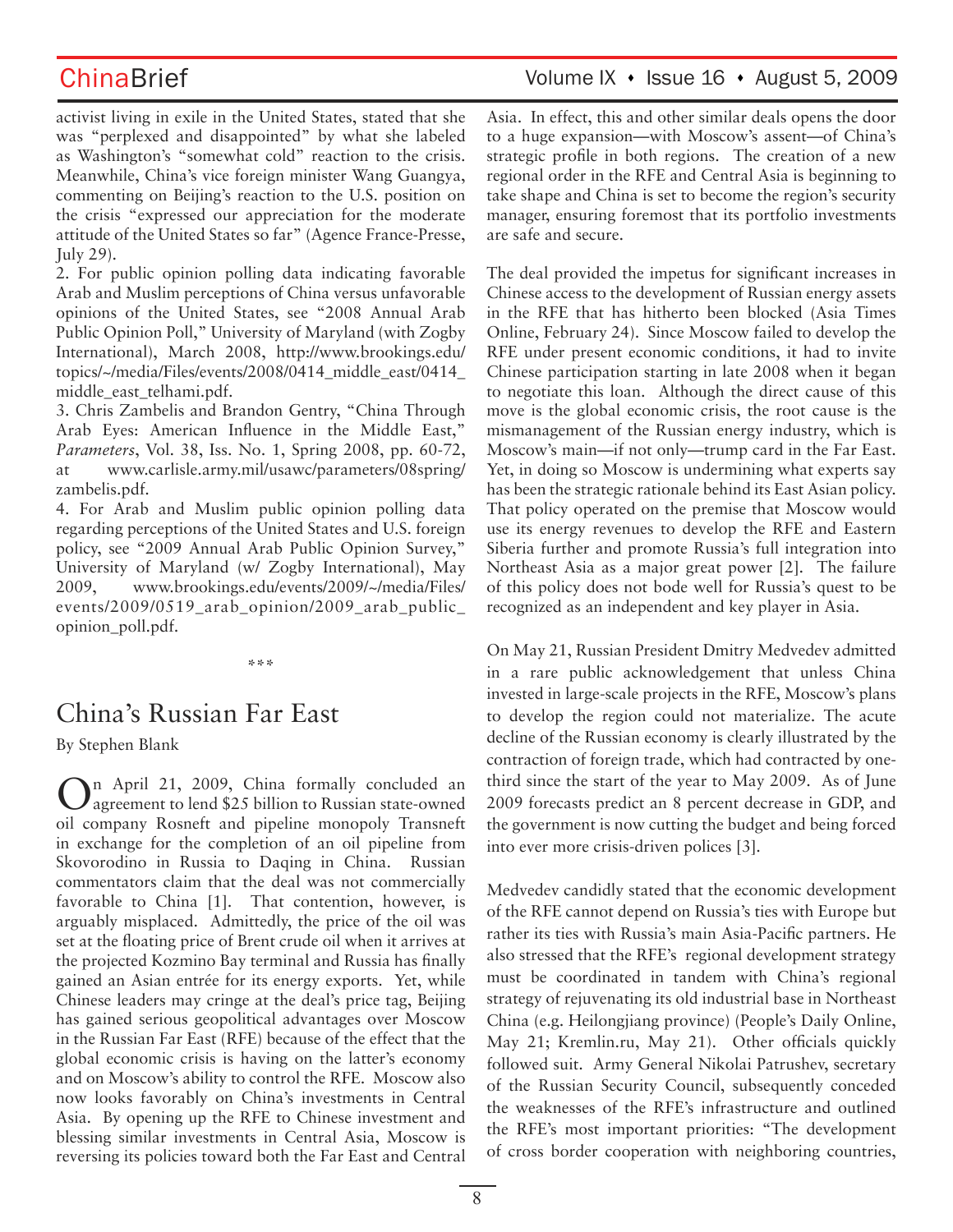enhancement of transit possiblities, development of infrstructure and capacities for wood processing, seafood processing and output of products competititve on the world market" (ITAR-TASS, July 3. While liberal and other critics of the regime continued to warn about Chinese encroachment in the Far East, the government's leading spokesmen praised Russo-Chinese relations as being at their highest point ever. Russian Deputy Foreign Minister Sergei Rybakov actually lauded Chinese investment in Central Asia for its "transparency" [4]. Furthermore, Rybakov declared that,

> "We believe that our friends and partners in Central Asia are appropriately meeting the situation and solving the task facing them in the sphere of economic and social development using the opportunities that present themselves as a result of cooperation with China. Hence this can only be welcomed" [5].

The Russian leaders' statements constitute a reversal of Moscow's past policy of trying to prevent Chinese economic penetration of Central Asia, which was meant to avoid economic competition, and probably confrontation, with China in the region. Moscow's elite has hitherto regarded any gain by Beijing in Central Asia with unease, and the Russian media has repeatedly speculated about China's economic "conquest" of Central Asia (Nezavisimaya Gazeta, November 28, 2007) [6]. As a 2007 report of the Russian-Chinese Business Council observed,

> Being a member of the SCO (Shanghai Cooperation Organization), China views other members of the organization as promising markets. It is China that wishes to be the engine behind the trade and economic cooperation within the framework of the SCO … China's intentions to form [a] so-called economic space within the SCO are well known. Owing to that fact, experts have been speaking about greater Chinese economic expansion in various parts of the world, including Central Asia … Beijing has activated ties with all Central Asian countries and strives to comprehensively strengthen economic relations and the dependency of these countries on its market (Interfax, November 15, 2007).

Rybakov's remarks reveal a significant change in Russian policy and a major concession to China. Yet the real payoff to both sides—although primarily to China apart from this unprecedented concession—can be found in the new and recent energy deals.

Beijing naturally welcomed this initiative. At the June 16-17 summit with China, Medvedev admitted that, "we

## ChinaBrief Volume IX • Issue 16 • August 5, 2009

riveted much attention to investment breakthrough." Medvedev stressed both sides' acceptance of the need for a qualitiative breakthrough and the readiness of Chinese firms to make sizable investments in energy facilities, timber processing and transport infrastructure in the RFE (ITAR-TASS, June 17; Xinhua News Agency, June 15 & 17). Russia's Bank for Development and Foreign Economic Affairs, Vnesheconombank (VEB), had to borrow money from China. As a major stockholder in Russia's largest oil company, Lukoil, China also indirectly has leverage over that firm. After having excluded foreign firms from bidding on the huge Udokan copper mine in Southeast Siberia, Moscow had to reopen the bidding to Chinese, South Korean, and Kazakh mining and refining enterprises. All these moves constitute a major reversal of past Russian policy in energy and mineral investment dating back to 2003 (Asia Times Online, July 1; Interfax Russia & CIS Oil and Gas Weekly, June 17; Forbes, June 29). Similarly, under the terms of the new agreement, Russian companies may invest in oil exploration and natural gas distribution in China (for which they lack the captial at present) but that Chinese firms (who have huge amounts of capital for investment) may also invest in developing oil and gas fields in Russia along with liquefaction plants (Bloomberg News, June 30). It appears that the following deals were consummated at the June 16-17 Sino-Russian summit in Moscow, some of which were listed above. More specificially,

> "On June 17, Medvedev and Hu signed a joint statement. Both sides also signed memoranda of understanding (MOU) on gas and coal cooperation, trade promotion, an investment cooperation blueprint, a framework agreement on [a] \$700 million loan from China's Export-Import Bank to Russia's VEB (Vnesheconomobank), and an additional MOU between Renova and China's state gold mining corporation" (Asia Times Online, July 22).

Also on June 17, Lukoil and Sinopec signed a contract to supply 3 million tons of crude oil from the South Hylchuyu deposit in Nemets Autonomous Region in Russia between July 1, 2009 and June 30, 2010 (Asia Times Online, July 22). Since then the Liaoning Xiyang group announced that it will invest in the development of a 1 billion-ton iron ore deposit at the Berezov deposit, 20 kilometers (km) north of the Inner Mongolian border town of Shiwei (Caijing Online, July 20). Aside from these events, China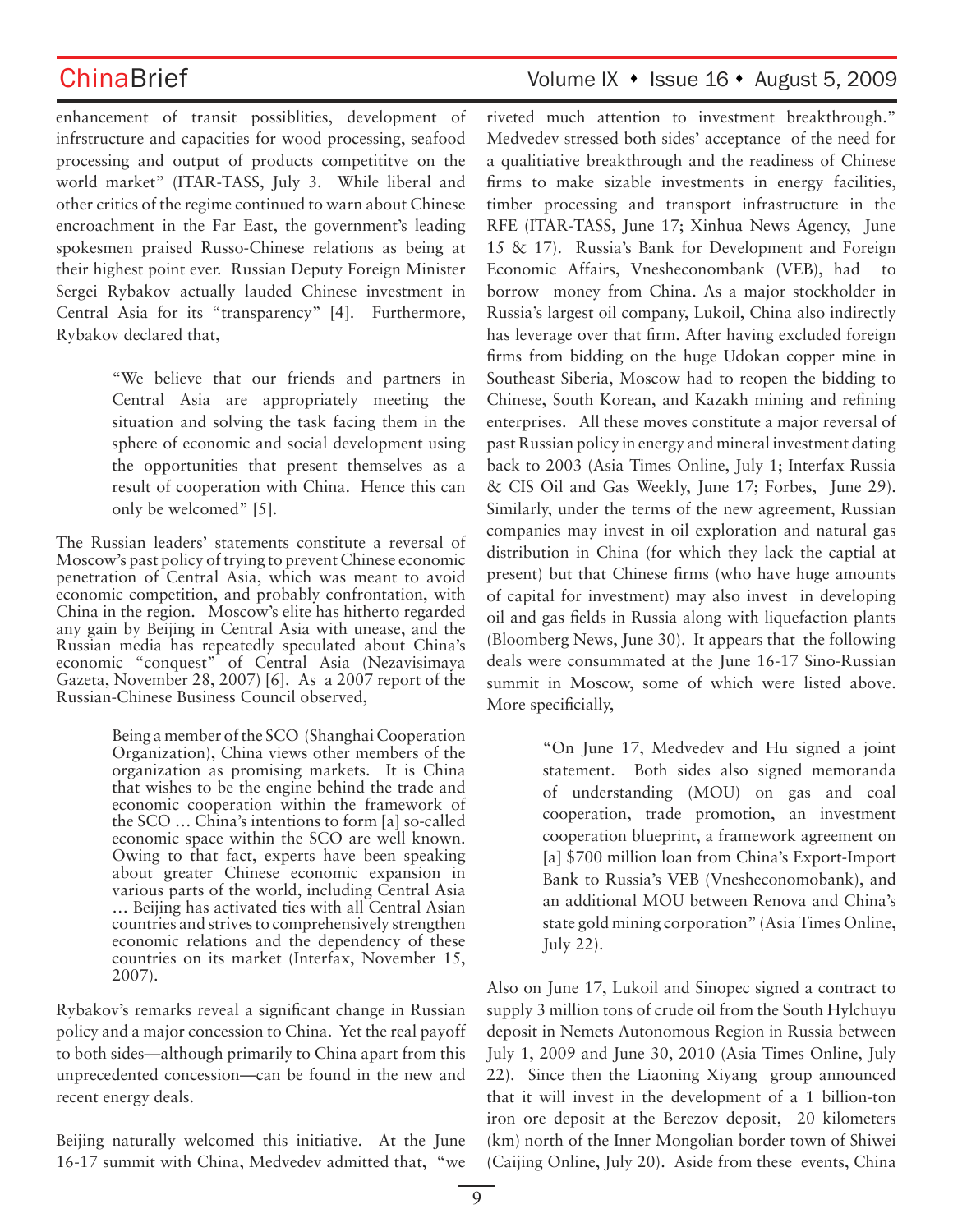has become Russia's largest trading partner as a result of the current crisis. Russia and China are discussing coproduction arrangements in oil, gas, and electric power settlements and deals totaling \$100 billion, the use of their national currencies in mutual settlements, and Russian officials are even promoting both the ruble and the Renminbi as new international reserve currencies (ITAR-TASS, June 17; Interfax, June 16 & 17; Interfax Russia & CIS Oil and Gas Weekly, June 17).

On June 17 Medvedev claimed that he had clinched deals with China on energy totaling \$100 billion by a "special mechanism," a reference to the April 21 deal.

CHINA'S STRATEGY TRIUMPHS DUE TO THE ECONOMIC CRISIS

China has naturally welcomed these opportunities for expanding its influence over Russian and Central Asian energy and other assets and is moving to take advantage of them through these deals and energy purchases in Russia, Turkmenistan, and Kazakshtan, and by expanding its loans and investments in the Central Asian states. Given the subtlety that characterizes Chinese policy toward the region, Beijing will not loudly proclaim a new order in Asia, but it is finally in a position to realize the goals it set out to achieve in 2002-03 when it first began to invest in Russian and Central Asian energy in anticipation of beocming an energy importer.

China first sought to buy into the Slavneft oil firm in 2002 and to deal with Yukos under Mikhail Khodorkovsky's leadership in 2002-03. After those deals were rebuffed by direct state interference, Moscow played a game with China and Japan, first promising one and then the other that it would build a pipeline to their Asian destination of choice, but failing to deliver on any of these proposals. Russia failed to live up to many of its previously-announced commitments to China in energy through 2008 [7]. Now we can expect considerably more Chinese investment in both the Russian Far East and Central Asia as Moscow is in no position to object and desperately needs the captial that China can provide.

### **CONCLUSION**

These deals demonstrate not just the failure of Russian policy in the RFE, but also China's growing dominance, through its economic power, of Russia's policy toward Asia—a situation facilitated by the global economic crisis. Russia has seemingly renounced its autocratic dreams in

## ChinaBrief Volume IX • Issue 16 • August 5, 2009

the Far East and solicited Chinese investment. Courting Chinese power has forced Russia to reverse long-standing Russian policies in the RFE. For all those who are watching for the emergence of China as a dominant economic and political player in Asia, these new deals with Russia have a profound significance that we overlook at our peril.

*Stephen Blank, Ph.D., is a Professor at the Strategic Studies Institute of the U.S. Army War College at Carlisle Barracks, PA. The views expressed here do not represent those of the U.S. Army, Defense Department, or the U.S. Government.*

**NOTES** 

1. Alexander Lukin, "Russia to Reinforce Asian Vector," *Russia in Global Affairs*, Vol. VII, No. 2, April-June, 2009, p. 90.

2. Sergei Lavrov, "The Rise of Asia and the Eastern Vector of Russia's Foreign Policy," *Russia in Global Affairs*, Vol. 4, No. 3, July-September, 2006, pp. 70-77.

3. "Russia Faces GDP Decline of 7.9 Percent This Year, World Bank Says," from Bureau News, June 24, 2009, http://blog.taragana.com/n/russia-faces-gdp-decline-of-79 percent-this-year-world-bank-says-90732/.

4. *Open Source Center, OSC Feature, Russia, OSC Analysis,*  "Russian Officials Laud Ties with China; Observers Express Concerns," *Foreign Broadcast Information Service Central Eurasia, (FBIS SOV)*, July 20, 2009. 5. *Ibid.*

6. Bulat Abdulin, "For Kazakhstan's Army – a NATO Heading," *Marketing I Konsalting Internet Version*, in Russian, January 9, 2008, *FBIS SOV*, January 15, 2008. 7. Stephen Blank, "At a Dead End: Russian Policy and the Russian Far East," *Demokratizatsiya*, Vol. XVII, NO. 2, Spring, 2009, pp. 122-144.

# Strategic Implications of Chinese Fisheries Development

\*\*\*

By Lyle J. Goldstein

With much attention focused on China's growing naval, shipbuilding and port infrastructure developments, it is easy to forget another important dimension of China's maritime rise: China's status as a major global fishing power. With a total haul of over 17 million tons in 2007, China's take is four times that of the nearest competitor, and far exceeds the catch of Japan, the United States and other major Pacific maritime powers [1]. China's massive fishing fleet is concentrated in the Western Pacific, but is also active now on all the world's oceans. This issue should foremost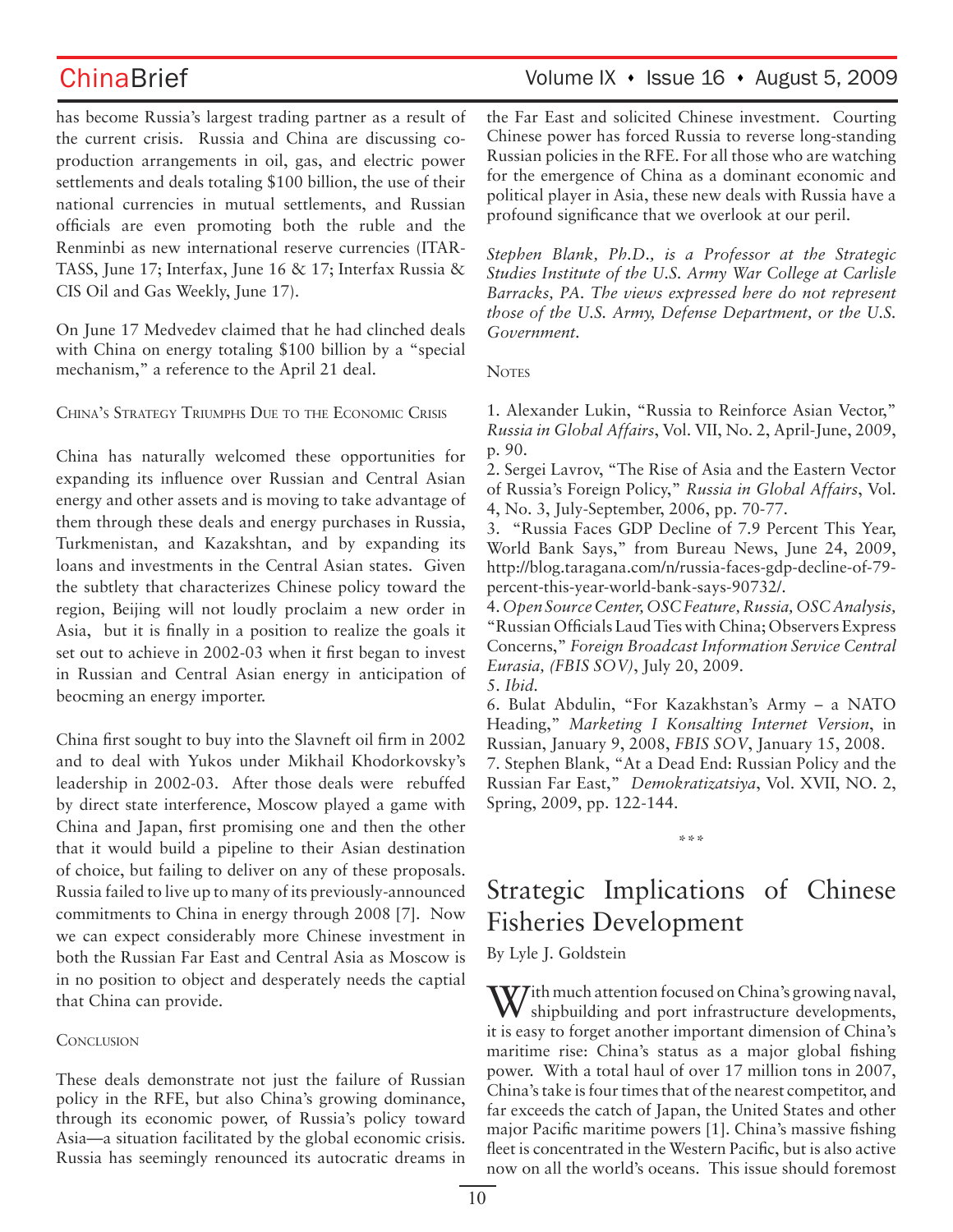be evaluated in an environmental context since the world's oceans are now under severe strain from overfishing. Yet, there are also vital foreign policy and international security aspects to Chinese fisheries developments that can not be neglected by U.S. policymakers. Indeed, fisheries issues are a significant security concern among Chinese maritime strategists, because they fit squarely into perceived resource and sovereignty imperatives now driving current maritime development [2]. As a whole, China's actions as the largest world fishing power can serve as an important signal for determining Beijing's willingness to conform to global maritime norms as a "responsible maritime stakeholder."

During 2009, Chinese fishing vessels and fishing policies made global headlines with increasing frequency. Beginning in March with the so-called *Impeccable* incident, in which a few Chinese fishing trawlers in the company of two other enforcement ships and at least one Chinese naval vessel surrounded and harassed a U.S. surveillance vessel 75 miles south of Hainan, represented one of a number of recent and similarly dangerous incidents at sea. Shortly thereafter, China's largest fishery enforcement vessel, *Yuzheng 311*, was sent on a lengthy patrol in the South China Sea following legislation by the Philippines to formalize its offshore claims to several islets in the South China Sea (*China Daily*, March 28). In June, Chinese enforcement of fishery claims came under international scrutiny when Vietnam lodged a series of protests concerning alleged rough treatment of their own fishing vessels by Chinese authorities.

According to one report, incomes of Vietnamese fishermen have declined because of "China's stepped up [fisheries] enforcement," in the vicinity of the Paracel Archipeligo (Agence France-Presse, June 26). Then in late June, a major incident erupted between Beijing and Jakarta after Indonesian authorities seized eight Chinese fishing vessels and detained 75 Chinese fishermen, whom were allegedly fishing illegally in Indonesia's Exclusive Economic Zone (EEZ)—59 of the 75 Chinese fishermen detained were permitted to return to China in July (*Huanqiu.com*, July 11). Such incidents illustrate how the activities of fishing vessels and related enforcement authorities of the Western Pacific region represent one of the jagged edges of volatile maritime territorial disputes. There is a real potential in China—and also among its neighbors—for fishing nationalism to take hold, because resources coupled with sovereignty disputes are at the heart of envigorated naval development in the East Asian region. Unfortunately, fishing tensions could aggravate these disputes to the point of military conflict. The potential for this nationalism is implied, for example, in one recent Chinese assessment that concludes: "Although our country has signed one after another fishing agreements with neighboring states, the number of fishing industry security incidents involving foreigners has unceasingly increased … Some [countries] even send warships to bump and sink our side's fishing boats …" [3].

Official figures suggest that China currently has about 297,937 motorized fishing vessels and approximately eight million fishermen. Among finfish, Chinese are largely catching anchovy, Japanese scad, hairtail and small yellow croaker, while significant subsectors also catch shrimp, crab and squid as well. The dominant method is trawling, though gill nets, set nets, line and hooks, as well as purse seines are also used. The East China Sea accounts for the largest catch, followed by the South China Sea and then the Yellow Sea. Among these sea areas, only the South China Sea region has seen increasing catches of late. Of China's major marine industries, marine fisheries and related industries are ranked as the largest sector. Guangdong and Shandong are the leading provinces measured by fishing output, though Fujian and Zhejiang are close behind [4].

Similar to other fisheries worldwide, China is now confronted by a legacy of massive overfishing that left its proximate fishing grounds depleted. As one Chinese study recently opined: "Now, the fact is obvious that the development of our nation's fishing industry has reached an extremely important juncture. Most—if not all—of the fisheries have been fully exploited, and many are already exhausted" [5]. Another study, published in *Marine Policy*, one of the leading international academic journals on oceans policy, further reveals the scope of the problem. Since the 1960s, fish species in the Beibu Gulf area of the South China Sea have declined from 487 to 238. Stock density reached its lowest level in 1998 at just 16.7 percent of that in 1962, though fish stocks have recovered some in recent years [6]. Unlike most Chinese citizens, it is clear that marine fisheries in Chinese coastal areas have not benefited from the post-Deng economic boom, but rather have been the victims of rapid, loosely regulated development.

The fact that Chinese fisheries are in a state of near collapse have prompted some bold initiatives by the Beijing government, which includes a 'zero growth' plan for production initiated in 1999. By 2004, 8,000 fishing vessels had been scrapped and there is an effort to bring down China's total fishing fleet to 192,000 vessels by next year. Summer fishing moratoriums now exist for almost all of China's coastal areas [7]. Along China's southern coasts alone, tens of thousands of fishermen are reportedly out of work as a consequence of the stringent limits associated with the 2000 Beibu Gulf Delimitation Agreement with Vietnam. With respect to such agreements, one PRC expert recently observed, "[such agreements] have dramatically compressed the work space for our nation's fishermen. These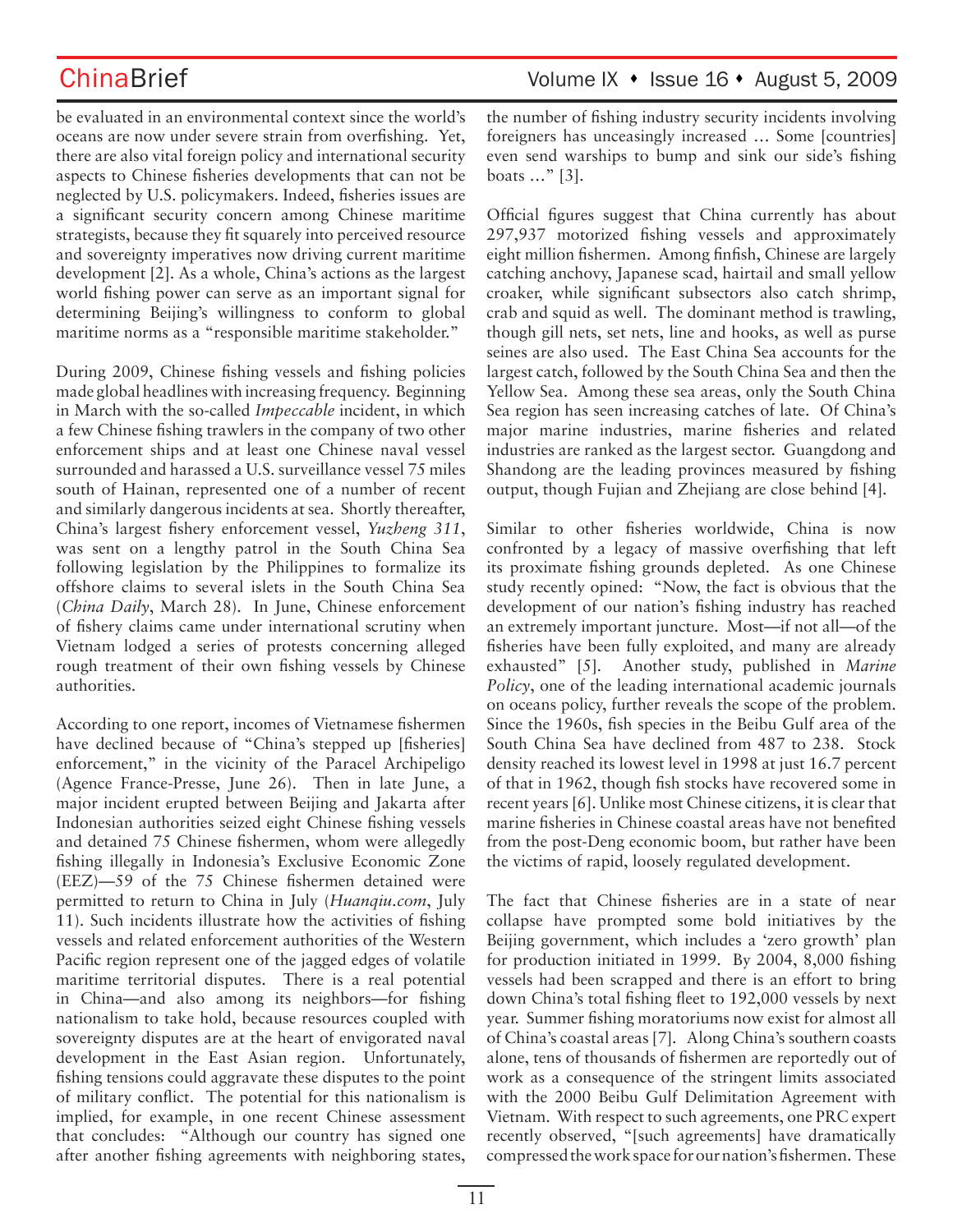new difficulties for our hard pressed fleets … constitute one disaster after another. [The agreements] could touch off social instability in various coastal towns and villages" [8]. To mollify angry fishermen, the Chinese authorities have offered substantial subsidies to displaced fishermen and also supported aquaculture as a viable economic alternative to marine fisheries. Indeed, the aquaculture sector has witnessed enormous growth in China during the last decade. One potential bright spot regarding PRC fisheries and coastal environmental protection is that China has designated a very considerable number of marine reserves along its lengthy coast [9]. Experience suggests that marine reserves may be an effective tool for recovering the health of damaged fisheries, but related enforcement measures are not especially promising to date.

Indeed, China's Fisheries Law Enforcement Command (FLEC), as Beijing's major enforcement tool for fisheries management, appears to face significant challenges. Unlike the United States and Japan, China lacks a single unified coast guard with a broad maritime enforcement mandate. As a result, according to one PRC fisheries expert: "Although the central government has taken steps … the results are minimal … Fisheries enforcement is congenitally deficient … The failure of fisheries management is already beyond dispute" [10]. Among the various agencies responsible for coastal management responsibilities in China, the FLEC, which is subordinate to the Ministry of Agriculture, appears to lag well behind other better funded and managed agencies, such as the Maritime Safety Administration (of the Ministry of Communications). Recent reporting does suggest that the further development of FLEC is an increasing priority for Beijing. Various modern methods, such as vessel monitoring systems for example, have been introduced into FLEC management practices. Nevertheless, interagency difficulties are amply evident, for example in a study written by faculty members at China's coast guard academy in Ningbo (a part of the People's Armed Police of the Public Security Ministry), which states: "The fisheries enforcement department has the function of escorting fishing vessels … but are unarmed… The public security maritime police … [are] equipped with all types of weaponry … [but] because of limitations on jurisdiction can only play a supporting role, and are in an awkward position" [11]. The further development of China's maritime enforcement capabilities, perhaps in the direction of a unified coast guard, could have profound consequences for both regional maritime governance and Chinese ability to better enforce its maritime claims in the region.

Yet, Chinese fishing fleets' activities are much more than a regional issue. Although China's distant water fishing (DWF) fleet was only created in the mid-1980s, by 2006

## ChinaBrief Volume IX • Issue 16 • August 5, 2009

it has grown to nearly 2,000 vessels operating on the high seas and in the EEZs of 35 countries [12]. The Chinese DWF fleet is actually supported by subsidies from the central government as part of an effort to divert Chinese fishermen out of local waters that have been fished out. For instance, according to an authoritative source, the number of Chinese fishing vessels in West African waters at any one time could be close to 300 vessels at any given time [13]. With relatively low technology compared to European distant water fishing fleets, Chinese vessels are not pursuing prized blue fin tuna, but more likely to be fishing for mackerel and other lower value species. Often, this fishing is legal within the EEZs of the given state, but it is precisely these fish that have previously sustained coastal fishermen around the developing world, creating the possibility that Chinese fishing practices could contribute to a food crisis in Africa and other poor countries. Indeed, one theory informally circulating in maritime circles posits that piracy in the Gulf of Aden is actually a byproduct of overfishing by external powers, who have forced local Somali fishermen into other "careers." China has thus far refused to ratify the UN Fish Stocks Agreement (in force as of 2001), though it should be noted that some concrete reforms have been undertaken by Beijing to control and monitor its DWF fleet.

Beyond the potential for dislocations associated with unsustainable fishing practices, there are a number of implications of China's major role in world fisheries for international security. First, it is quite plausible that Beijing's wide ranging fishing fleets offer quite extensive opportunities for enhanced "maritime domain awareness" in certain strategically sensitive sea areas, ranging from the Indian Ocean to the Central Pacific. If China adopts a more expansive blue water naval posture in the next decades, with an enlarged presence for in the Indian Ocean and off of Africa's coasts for example, then these fishing fleets will have been important in developing China's knowledge base with respect to prevailing local conditions. Second and consistent with the Chinese tendency toward close integration of civil and military institutions, China's large fishing fleet is already integrated into a maritime militia that could render crucial support in a hypothetical military campaign, whether ferrying troops across the Taiwan Strait or laying mines in distant locations. The sheer number of fishing vessels that could be involved would present a severe challenge to any adversary attempting to counter this strategy. Most importantly, there is the unfortunate potential that a fishing dispute involving loss of life—which happen in East Asian waters with disturbing regularity could serve as tinder for nationalists on one side or another, provoking actual hostilities between disputing, and wellarmed claimants in the region. Finally, there is the strong likelihood that Beijing will continue to use the Chinese